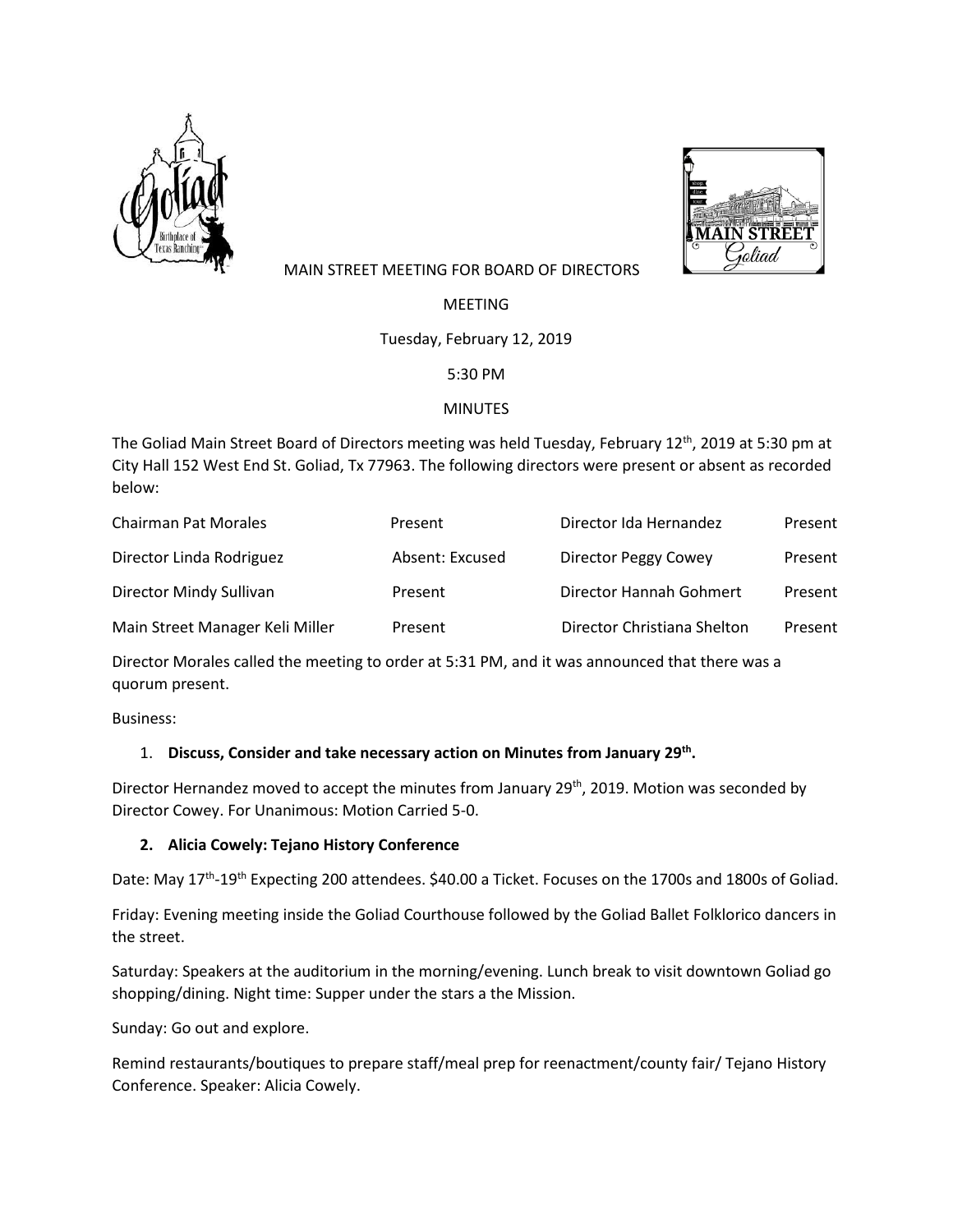## **3. Discuss, Consider and take necessary action on Finance Report.**

Discussion Only.

### **4. Discuss, Consider and take necessary action on new board members.**

Director Gohmert moved to have a special meeting on March  $5<sup>th</sup>$  at 5:30 and invite all of the applicants back and discuss all things Main Street and then ask the applicants questions. Motion was seconded by Director Sullivan. For Unanimous: Motion Carried 5-0.

#### 5. **Discuss, Consider and take necessary action on Goliad Chamber of Commerce Banquet.**

Discussion Only. Tickets were handed out.

#### 6. **Discuss, Consider and take necessary action on Easter Egg Hunt.**

Discussion Only. Age Groups: Special Needs 1 & Under | 2-3 |4-5 | 6-7 | 8-10. Get pricing on bounce houses. Ask Scott McMahon if he will MC the event. Ask the Calaveras Motorcycle group if they will serve hotdogs. Market House Museum will be in charge of the cookie decorating booth.

#### **7. Discuss, Consider and take necessary action on Spring Style Show.**

Discussion Only. Side note lower volume of background music so the audience can hear the speakers.

#### **8. Discuss, Consider and take necessary action on All Things Crossroads Magazine.**

Director Cowey moved to no longer do a Ad with All Things Crossroads Magazine. Motion was seconded by Director Shelton. For Unanimous: Motion Carried 5-0.

## **9. Discuss, Consider and take necessary action on Downtown Summerfest Series.**

Director Cowey moved that after reviewing the contract from Jarrod Birmingham the boards final decision is to no longer hire Jarrod Birmingham for the event. Motion was seconded by Director Shelton. For Unanimous: Motion Carried 5-0.

Discussion: Price Check/Availability for Matt Moeller and the Night Sights and Matthew Gruetzmacher.

## **10. Discuss, Consider and take necessary action on Springing up downtown.**

Discussion Only.

## **11. Discuss, Consider and take necessary action on major downtown project funded from Main Street Checking Account.**

Discussion Only. Bring your ideas to the next meeting.

#### **Board and Staff Comments:** Chamber Banquet Feb. 21<sup>st</sup> Relay for Life Feb. 17<sup>th</sup>

Next Meeting will be February 12<sup>th</sup> Agenda Items:

- Minutes
- Easter
- Spring Style Show
- Downtown Summerfest Series

• Major Project Ideas